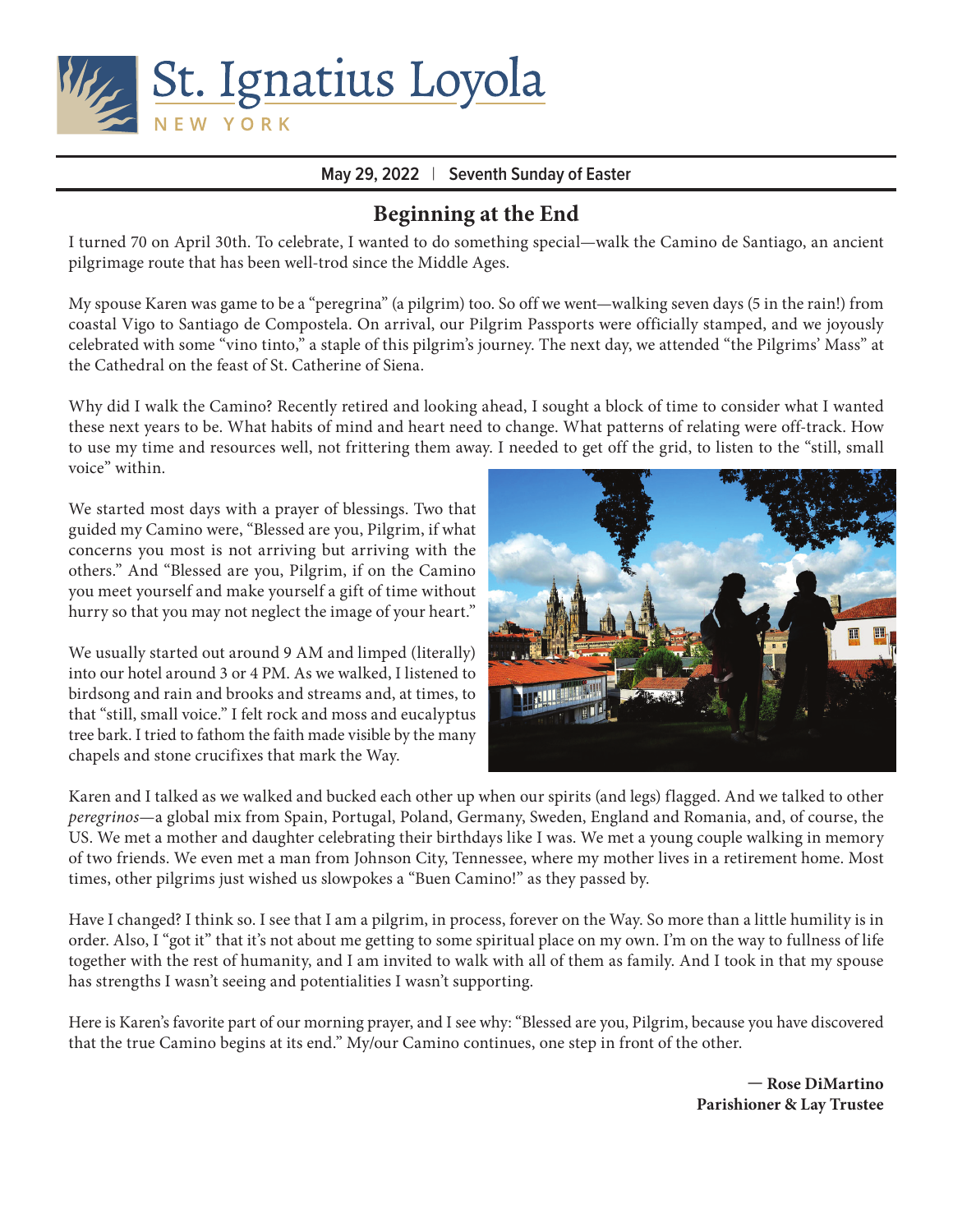# **THIS WEEK AT A GLANCE**

**SUNDAY, MAY 29th Community Coffee Hour. Following the 11 AM Masses. Outside the Parish House.**  *Details below.*

> **MONDAY, MAY 30th Memorial Day.** The Parish House will be closed in observance of Memorial Day.

One Mass will be celebrated in the Church at 8:30 AM. There will be no 12:10 PM or 5:30 PM in-person or livestreamed Mass.

**TUESDAY, MAY 31st Tuesday Night Book Group | The Pilgrim's Story: The Life & Spirituality of St. Ignatius Loyola. 7 PM. Zoom.** *Details on page 3.*

**THURSDAY, JUNE 2nd Children's Choirs Audition. 3 PM. Gonzaga Meeting Room.** *Details on page 3.*

**SATURDAY, JUNE 4th The Amazing Race. Noon. Wallace Hall/Central Park.** *Details at right.*

**Community Coffee Hour Sunday, May 29th, following the 11 AM Masses Outside the Parish House**

Join us on Park Avenue for our Community Coffee Hour.

We will have coffee as well as an opportunity to mix & mingle with your fellow parishioners.

**The Rise of Extremism in the United States and the Violence It Has Fostered Monday, June 13th 7 PM Parish Lounge**

In light of the latest attack by a white supremacist in Buffalo, the War & Peace Discussion Group will be looking at the rise of right-wing extremism in the United States. We will be viewing a documentary produced by PBS Frontline and ProPublica called "American Insurrection". Discussion to follow.

**To view the documentary before the meeting, scan the QR code at left or visit** *pbs.org/video/americaninsurrection-ozor8y/.*

### **The Amazing Race Saturday, June 4th Noon Wallace Hall/Central Park**

The Amazing Race returns to St. Ignatius. Come join your parish family for some fun!

Part race, part scavenger hunt, this year the event will focus on the northern half of Central Park. It's open to all parishioners and friends, adults and children, and it's a chance for us all to be together and share some friendly competition and fun. Come with your team, or be assigned to teams that day. Hosted by LGBT

Catholics & Friends and Ignatian Social Justice.

*Entry Fee: \$10/adult, \$5/child*



**To register individually or as a team, scan the QR code at left or visit**  *ignatius.nyc/the-amazing-race-2022.*

# **RELIGIOUS EDUCATION**

## **Support the Interparish Religious Education Program**



Please consider making a gift to the Interparish Religious Education Program in support of our program and our families.

Your gift would alleviate financial worry from our families in need of assistance and help us provide the best faith formation possible to our students.

A gift of any amount is greatly appreciated. A gift of \$400 will cover tuition for one student.



**To contribute, visit**  *ignatius.nyc/donate-now* **(or scan the QR code at left) and note "IREP Gift" in the "Reason for Donation" box.**

# **Lady Chapel Open for Private Prayer**

The Lady Chapel is open daily for private prayer before the Blessed Sacrament, from 1 PM to 4 PM. During those hours, the Church will be closed.



### **Sign-up for Our Weekly E-Newsletter!**

To sign-up, scan the QR code at left or visit *ignatius.nyc.*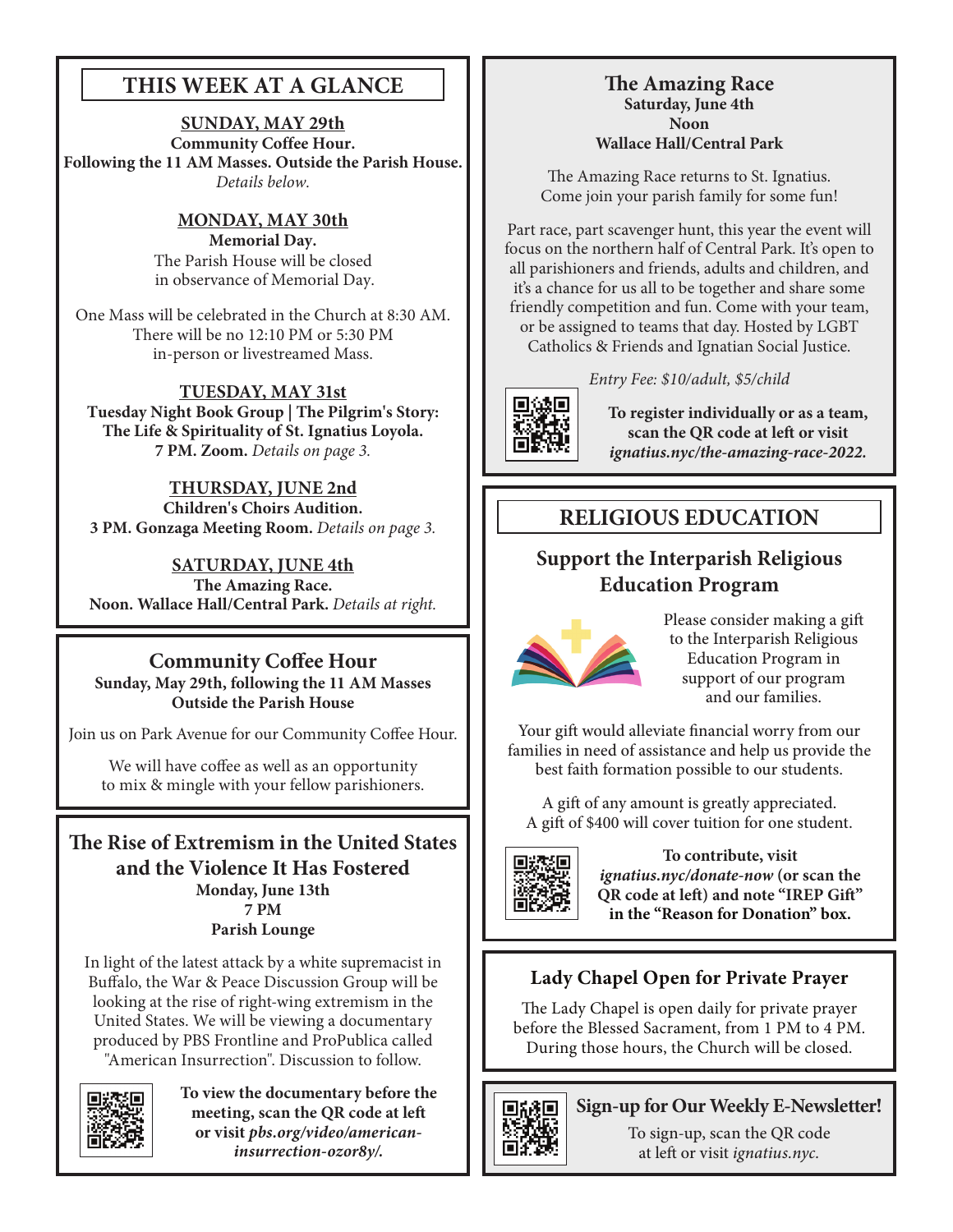### **Hour Children Donation Truck Sunday, June 26th, from 9 AM to 1 PM**

The Hour Children truck will be parked outside the Grammar School on East 84th Street (between Park & Madison Avenues) to receive donations of:

- Clothing/accessories for
- women, men, babies & children
- Small appliances (nothing larger than a microwave)
	- Kitchenware (pots, pans, dishes, flatware, etc.)

• Linens

They will not accept donations of books, toys, stuffed animals, puzzles, games, or furniture.

# **Children's Choirs Audition**

The St. Ignatius Loyola Children's Choir is auditioning rising 1st through 8th graders on **Thursday, June 2nd from 3 PM to 5 PM** in the Parish House's Gonzaga Meeting Room.

Choristers participate in the liturgy, serve their parish and community, and sing at festivals while enjoying the company of children from 15 surrounding schools. No prior experience is necessary. A parent or guardian must be present to fill out the registration materials.

**Please contact Maureen Haley, Director of Children's Choirs, at** *haleym@saintignatiusloyola.org* **for an audition time.**

> — Save the Date — **Inaugural St. Lawrence O'Toole Legacy Society Event**

> > **Tuesday, June 21st at 10 AM**

Participation in this group is for anyone who is remembering the Church of St. Ignatius Loyola in their estate planning.

**Questions? Contact Erin Pick at 212-288-3588 x608.**

# **HOSPITALITY MINISTRY**

## **In Search of Hospitality Ministers**

The Hospitality Ministry is seeking parishioners interested in serving at the 7:30 PM Sunday Mass.

**If you are interested in serving, email** *siloyolanyhospitality@gmail.com***.**

# **Interested in Becoming Catholic?**



If you feel attracted to the Catholic faith, we want you to know about a program at the Parish.

A group will meet here during the year to inquire into the Catholic faith, to come to know Jesus through the Gospels, and to pray & to prepare for the Easter Sacraments.

**For more information, contact Maureen Fullam at 212-288-3588 or email** *church@stignatiusloyola.org.*

### **IGNATIAN VOLUNTEER CORPS**



Join the Ignatian Volunteer Corps (IVC) and become a contemplative in action in the spirit of St. Ignatius Loyola and the Jesuits!

IVC volunteers are adults over 50 years of age who offer their life skills and experience one to two days a week to directly serve those in need.

**Interested? Contact Maureen Fullam, Regional Director, at 917-859-0928 or email mfullam@ivcusa.org, and visit us at ivcusa.org.**

# **TUESDAY NIGHT BOOK GROUP**

**The Pilgrim's Story: The Life and Spirituality of St. Ignatius Loyola Weekly, through Tuesday, August 9th 7 PM to 8:15 PM On Zoom**

*The Pilgrim's Story* goes beyond a simple biography to explain how the life of St. Ignatius affected his *Spiritual Exercises* and describe how Ignatian spirituality can help each of us understand our own spiritual longings and experiences.

Leading the discussion will be Bob Giugliano, Ph.D., a licensed psychologist, spiritual director, and adjunct faculty member in the Graduate School of Religion and Religious Education at Fordham University with extensive experience in Ignatian Spirituality including leading the *Spiritual Exercises*.

**To receive the Zoom link for this discussion, email** *TuesdayNightBookGroup@gmail.com***.**



**Follow us on Instagram and Facebook at** *stignatiusnyc.*